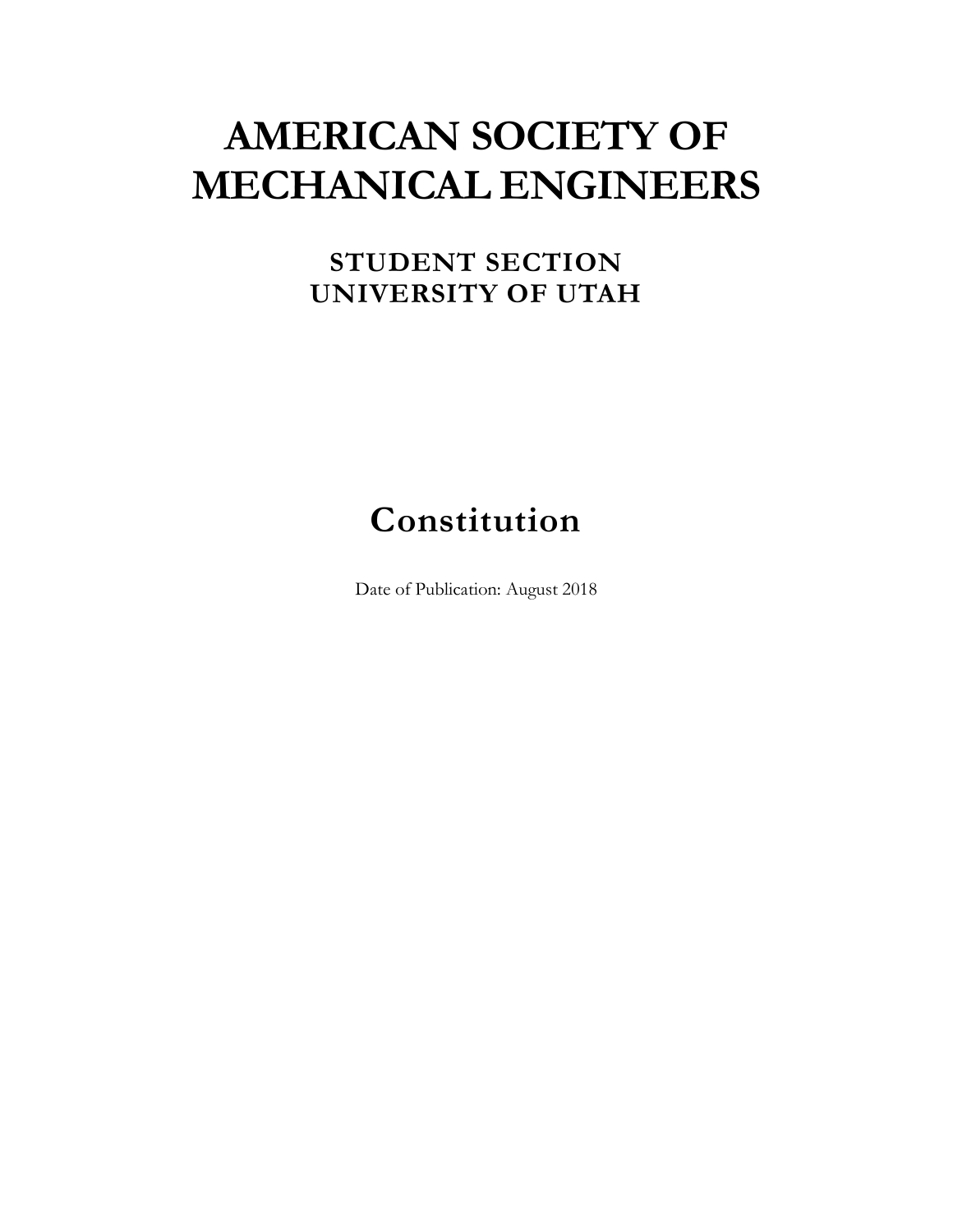## **I. General Organization Information**

#### **A. Club Name**

ASME Student Section of the University of Utah. It will be referred to on campus as ASME or ASME Student Section. This club is a Student Section of the American Society of Mechanical Engineers [\(www.ASME.org\)](http://www.asme.org/) organization (mentioned in this document at national ASME organization).

#### **B. Purpose and Mission**

The purpose of the ASME Student Section of the University of Utah is: to advance the arts, sciences, and technologies related to Mechanical Engineering; to provide an opportunity for students engaged in these pursuits to nurture and promote their professionalism through publications, field trips, competitions and meetings; to promote fellowship and interaction with other student sections, as well as professional sectors of the society; and to create a sense of unity between different student groups at the University of Utah and the Mechanical Engineering faculty.

This is a non-profit organization.

## **II. Membership**

### **A. Eligibility**

In order to be a member of the ASME, the individual must be a full-time student enrolled in an approved engineering curriculum at the University of Utah, faculty, or staff at the University of Utah, and pay the required fees to the national ASME organization.

Students must apply for membership to the club through University of Utah's OrgSync and be approved by the president of Behrend ASME or another officer designated by the president.

There shall be no dues required to join ASME student section, however national ASME organization requires a membership fee.

Hazing will not be used as a condition of membership in this organization.

Grounds for removal include the inadequate fulfillment of aforementioned duties or the violation of regulations described by University policies or any federal, state, or local law

Removal will be approved by two third of committee.

#### **B. Membership Rights and Benefits**

#### **1. Benefits**

Every member is privileged to attend events organized by the executive committee as well as the benefits of being a member of the national ASME organization. Members will be able to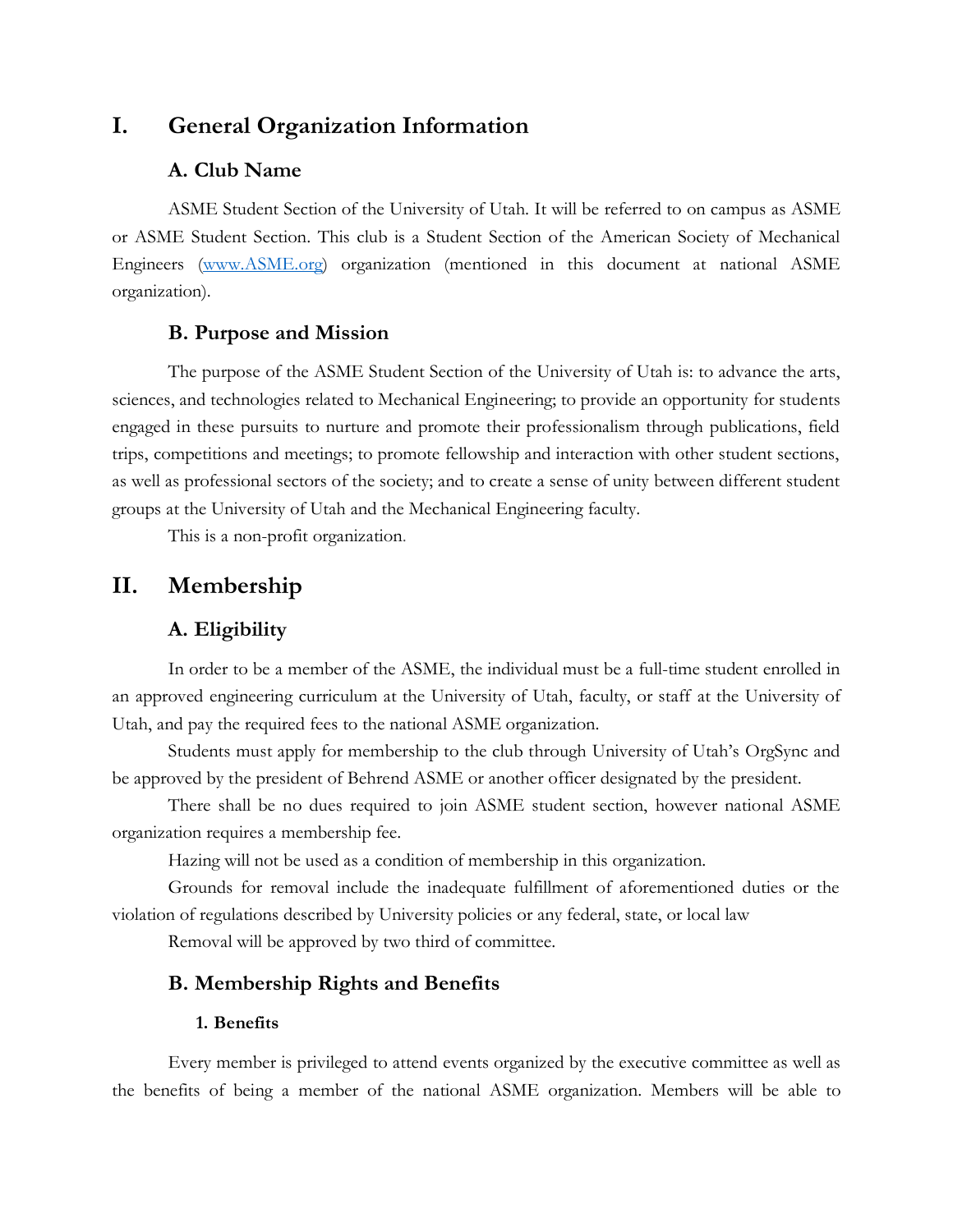participate in technical meetings with guest speakers invited from a particular segment of business or industry as well as combined meetings with counterpart student groups from other disciplines (such as Chemical, Electrical, etc.) on topics of mutual interest. Members will have the opportunity to participate in field trips to industrial facilities and other points of particular significance to engineering students. Members will be invited to meetings in conjunction with local ASME Sections providing those who attend with an opportunity to meet and network with senior ASME members.

#### **2. Office and Vote**

All student members are eligible to run for and hold office. All members are eligible to vote for the office positions.

#### **3. Anti-discrimination Statement:**

ASME members have a right to be free from illegal discrimination and sexual harassment. Per University of Utah's policy, any kind of discrimination, harassment or prejudicial treatment of any individual because of his/her race, color, religion, national origin, sex, sexual orientation, gender identity/expression, age, or status as an individual with disability, or as a protected veteran that occurs from any of the members is not tolerated and will result in termination of the ASME membership.

## **III. Executive Board**

## **A. Executive Officers**

The elected officers of the organization shall be a President, Vice-President, and Treasurer. In order to register the student section, all positions must be elected and filled.

#### **1. President**

The duties of the President include but are not limited to the following: coordinate all activities of the organization, be a liaison to the university community, be the official representative of the organization, call regular and special meetings, preside at meetings and to prepare the agenda for meetings.

#### **2. Vice President**

The duties of the Vice-President include but are not limited to the following: assume the duty of the President in the latter's absence, schedule organization activities and organize those events with the help of the other elected officers. Upon resignation, or removal of the President, the duties of the President will be assigned to the Vice-President until end of the term.

#### **3. Treasurer**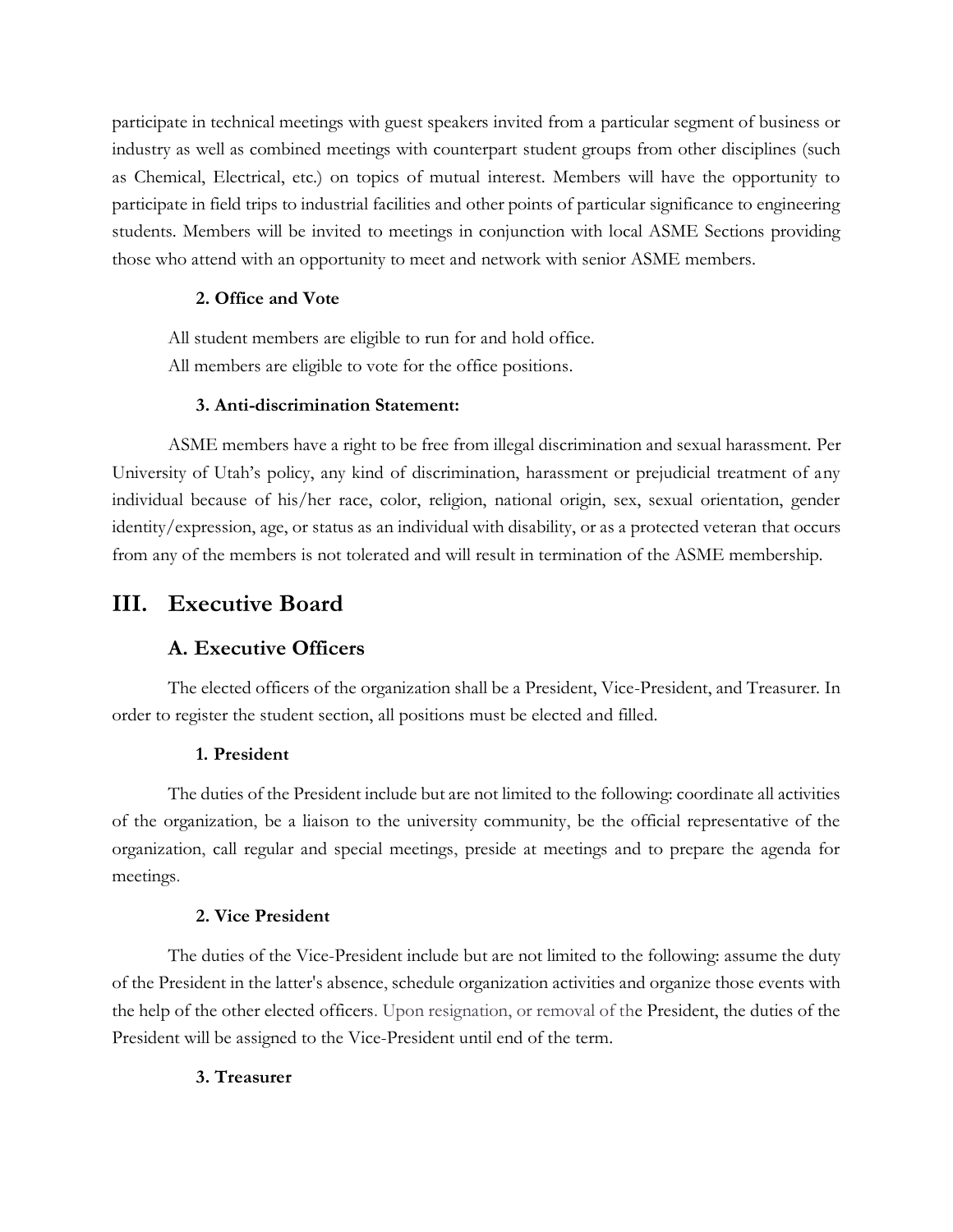The Treasurer is responsible for maintaining the accounts of the Student Section. Each new Treasurer needs to consult with the retiring Treasurer to ensure that records are in good order, funds are on hand, reports are up-to-date, etc. Authorized persons wishing to make a purchase shall prepare a voucher and submit it for approval by the Treasurer and Student Section Advisor before funds are expended. A copy of the voucher is to be retained in the files of the Student Section to expedite an audit of the account.

#### **4. Additional Positions**

If the executive board decides to add other officer positions, the position will be considered as temporary for that term and dealt with as a vacant position until the end of the term. The position can be added to the constitutions for the subsequent terms according to the Constitution Amendments section.

#### **B. Term Length**

The term of all positions, excluding that of the advisor, is limited to only one year, with the option for reelection in subsequent years. So long as the position is reelected in this manner, they can continue to hold that position for as many terms as they are elected to serve. Officers assume their positions at the beginning of each academic year.

#### **C. Elections**

All executive officers shall be elected by  $50\% + 1$  of eligible present members at the final General Body Meeting at the end of the academic year.

#### **1. Candidate Eligibility**

To be eligible for an elected position an individual must be a current student in good standing at the University of Utah, must be a registered national ASME member and a current member of the student section. The nominations for positions take place before the election procedure and can include both self-nominations as well as peer-nominations. Candidates will present their fitness for office through oral presentation of academic interests, achievements and past projects as well as prospective club projects.

#### **2. Procedures for Election Tie**

When any two or more candidates tie election for a given position, a re-vote will take place, with the new ballot containing those in the tie. Upon further tie in the votes, the executive board will decide for further actions.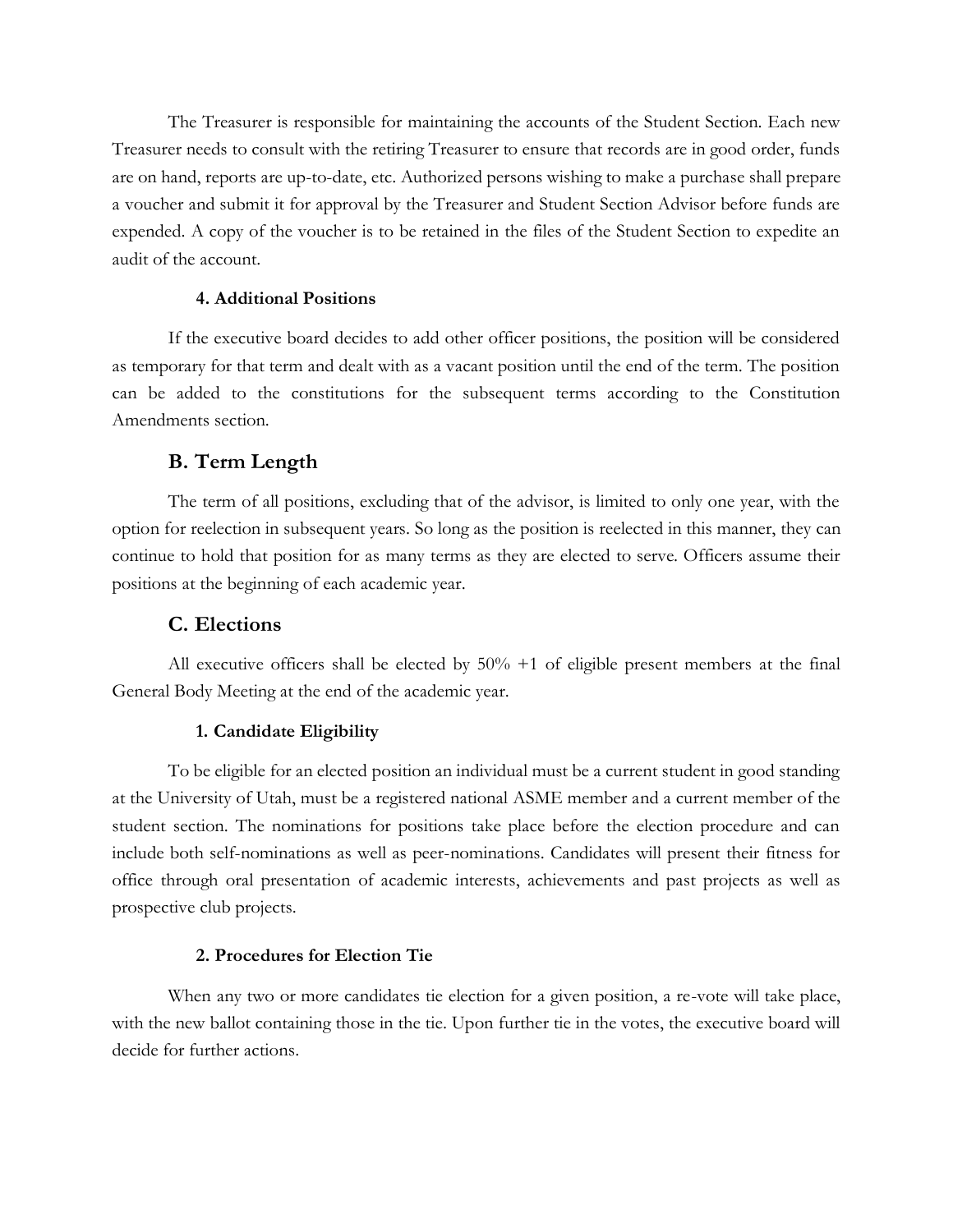#### **D. Officer Vacancies**

The officer vacancy occurs when an officer graduates, dies, removed of his status as officer by the members' vote, or removed of his status as a student of University of Utah. In the event of vacancy for the position, the executive board has the option of appointing an active student member to the vacated position or organizing an election for the position. The elected officer will be assigned on a temporary basis until the end of the term when the position can be reelected through official means.

## **IV. Operations**

#### **A. Activities**

The ASME Student section has two types of meetings for its members: executive board meetings and general body meetings.

#### **1. Executive Board Meetings**

Executive board meetings are held by the entire executive board once every other week. These meetings are meant to discuss all issues concerning the organization such as proposed social events or planned trips. All executive board members are entitled to vote at the meeting. The President must create an agenda and is charged with leading the meeting. In case of his or her absence, Vice-President can replace the President in leading the meeting. The meetings follow the agenda supplied by the President. Items proposed by executive committee members must be submitted to the president at least one day in advance.

General body meetings are held three times an academic year. The first meeting is scheduled for early in the month of September, the second meeting is scheduled for late January, and the final meeting is intended to occur at the beginning of May. These meetings are intended to inform all current members as well as promote recruitment through the university. All members of the society as well as non-members are encouraged to attend. However, only active members have the privilege to vote on proposed items. The President, or an appointed substitute, is charged with leading the meeting. Agendas will be provided for attending members. If a member has an issue of particular interest to the group, they may propose a discussion at the conclusion of the listed items on the agenda, but the President has the authority to deny the request. These meetings may only be called by the President.

#### **B. Financial Information**

Membership dues are paid directly to the national ASME organization and are not managed by the ASME Student section at the University of Utah. The University of Utah Student Section receives a portion of the dues paid based on student membership. Freshmen have the opportunity to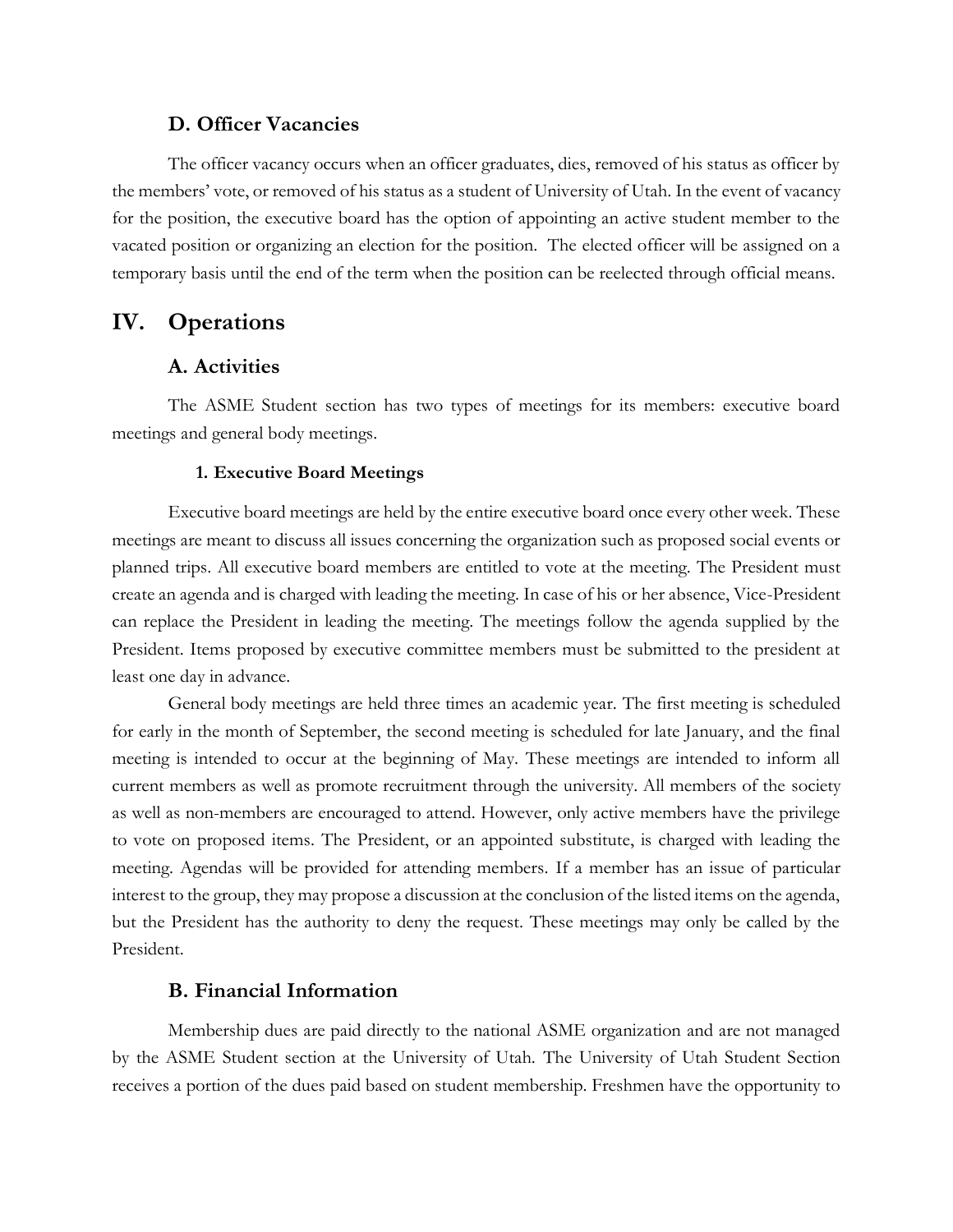apply for free membership; however, they are only entitled to a select few privileges listed by the national organization. There is no policy on refunded dues.

All financial purchases must be approved by the President and the Treasurer. The treasurer is charged with filling out all purchase request forms. An official request for funds for any purchase must be completed and submitted to the ASUU before a purchase is made. If additional funding is supplied by the Mechanical Engineering Department or by the Office of the Dean of Engineering, additional forms must be completed in accordance with the associated benefactor.

Any member of the executive board is authorized to make a payment on behalf of the organization pending authorization by the ASUU. However, organizational funds may only be spent on items that directly benefit the advancement of the society. These items include requested objects related to any social or networking event, organized trip, and, on special request, travel expenses and registration fees for executive members to regional or national conferences. Funds may not be used under any circumstances for anything illegal under University, local, state, or federal laws.

At the end of the academic year, or in the event of a deposed executive member, a special transition meeting will be scheduled in order to ensure that incoming executive board members have all necessary information from outgoing executive board members. Leaving members may not vacate a position without providing all requested information concerning their position to their incoming replacement.

## **V. Constitutional Changes**

#### **A. Constitutional Ratification**

In order for a constitution to be ratified, at least seventy-five percent of the current executive board in addition to the student advisor must approve all aspects of the document. The constitution will take effect pending ratification by the current executive board when the document is originally written.

#### **B. Constitutional Amendments**

Amendments to the constitution of the ASME will be decided upon at general elections. For amendments to be considered during the general elections, the aforementioned amendments must be submitted to the President at least two weeks prior to the date of the general elections. Once an amendment is officially proposed, executive officers must review the amendments to ensure that any amendments do not conflict with laws and regulations of the national ASME association, University of Utah, the state of Utah, or the United States of America. If any concern regarding the proposed amendment exists, or conflicts with any of the aforementioned laws and regulations, the amendment must be reviewed with the ASUU advisor.